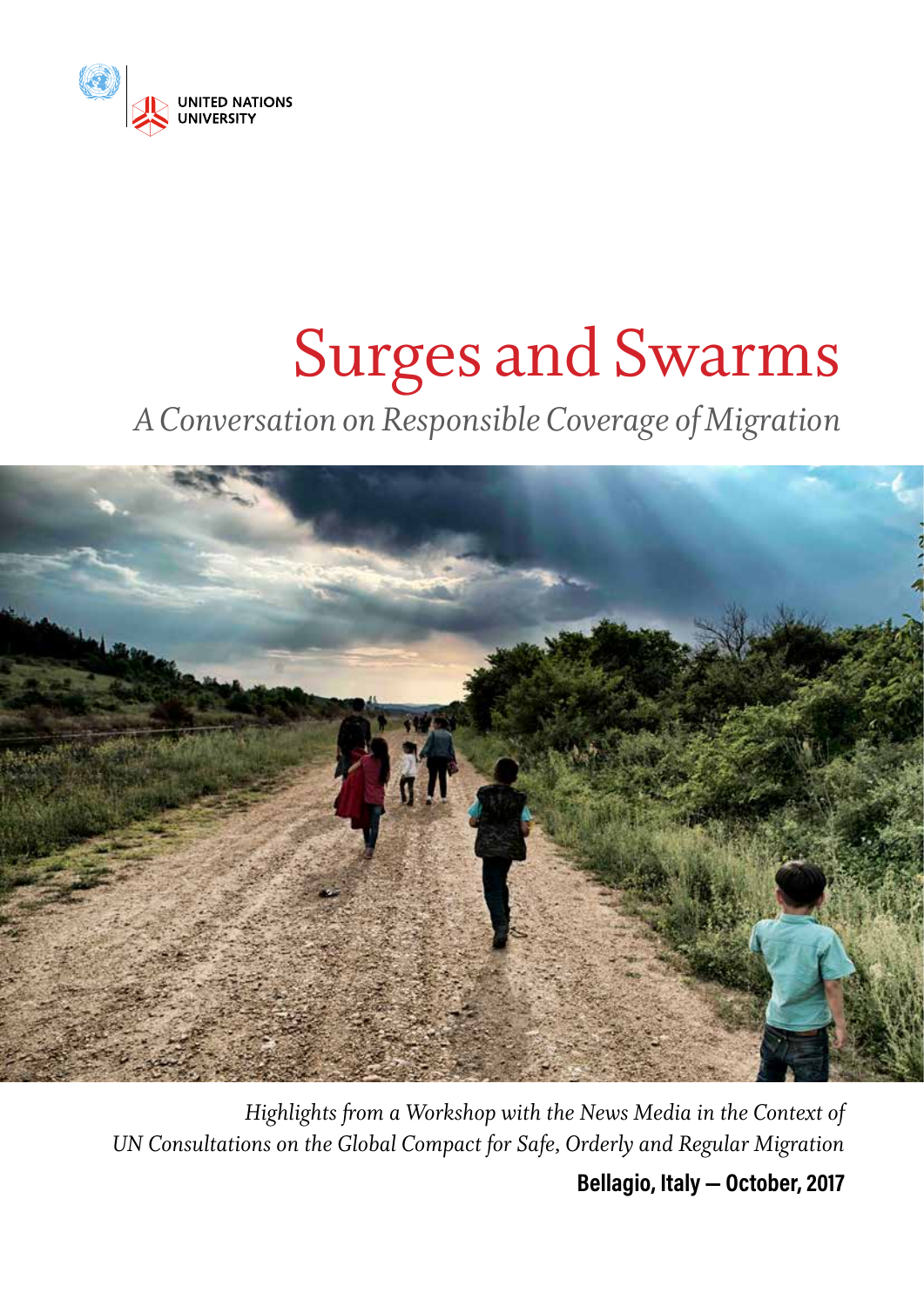



#### **Authors**<sup>1</sup>

Dr. Rebecca Brubaker, Senior Policy Adviser, UNU-CPR Prof. Parvati Nair, Director, UNU-GCM

*The Bellagio Workshop was organized and convened by the United Nations University Institute on Globalization, Culture and Mobility (UNU-GCM)*

#### **Cover Image**

Evros, Greece May, 2018 — Several families from Syria walk down a stretch of dirt road after having crossed the Turkish border. The families walk into the sunset where at a Greek detention center, they will seek asylum. The number of people crossing the border from Turkey to Greece has increased threefold over the last month. The Turkish/Greek land border is not covered by the 2016 agreement between Turkey and the EU to restrict migrant movement into Europe.

Photo copyright: UNU-GCM/Gregory Beals, 2018. All images within this report can be attributed to Gregory Beals. The authors thank Gregory Beals for collaboration. Gregory Beals is a journalist, humanitarian and political analyst who has followed the lives of survivors of conflict for the past 18 years. His writings and photographs have appeared in several major news outlets, including the Guardian and Al Jazeera.

#### **Acknowledgements**

The authors thank the Rockefeller Foundation for making possible a rich and illuminating exchange of ideas at their Bellagio Centre and for generously supporting the conference that this report draws from. A full list of participants can be found in Annex 2 of this report. We thank the participants for sharing their knowledge, perspectives and ideas.

The views expressed in this report are those of the authors and do not necessarily reflect the policies or positions of United Nations University or any of its affiliates or partners.

© 2018 United Nations University. Creative Commons (CC-BY-3.0-IGO) ISBN: 978-92-808-9094-5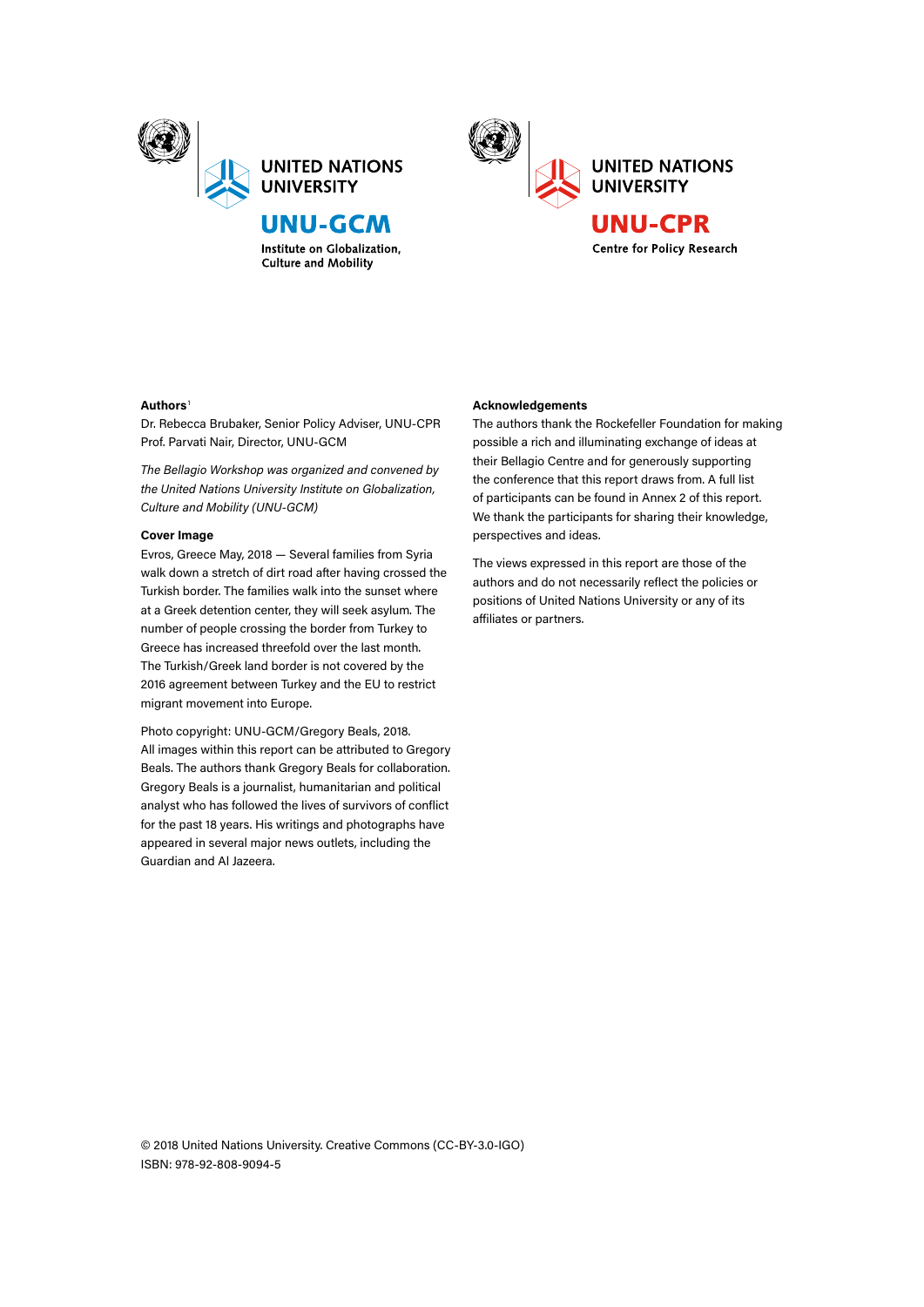There [is] a consensus that migration reporting is one of the biggest challenges facing the news media and will be for years to come. It is essential that media rise to the challenge of covering migration and put ethics at the centre of their coverage.

*Tom Law, Ethical Journalism Network*



**Mafikeng, South Africa May, 2018.** Twins Trading Store in Mafikeng in South Africa's North West Province was looted and burned on April 20, 2018 during riots protesting alleged corruption against the regional premier. An estimated 1,000 people were forced out of communities after looters targeted foreign-owned stores.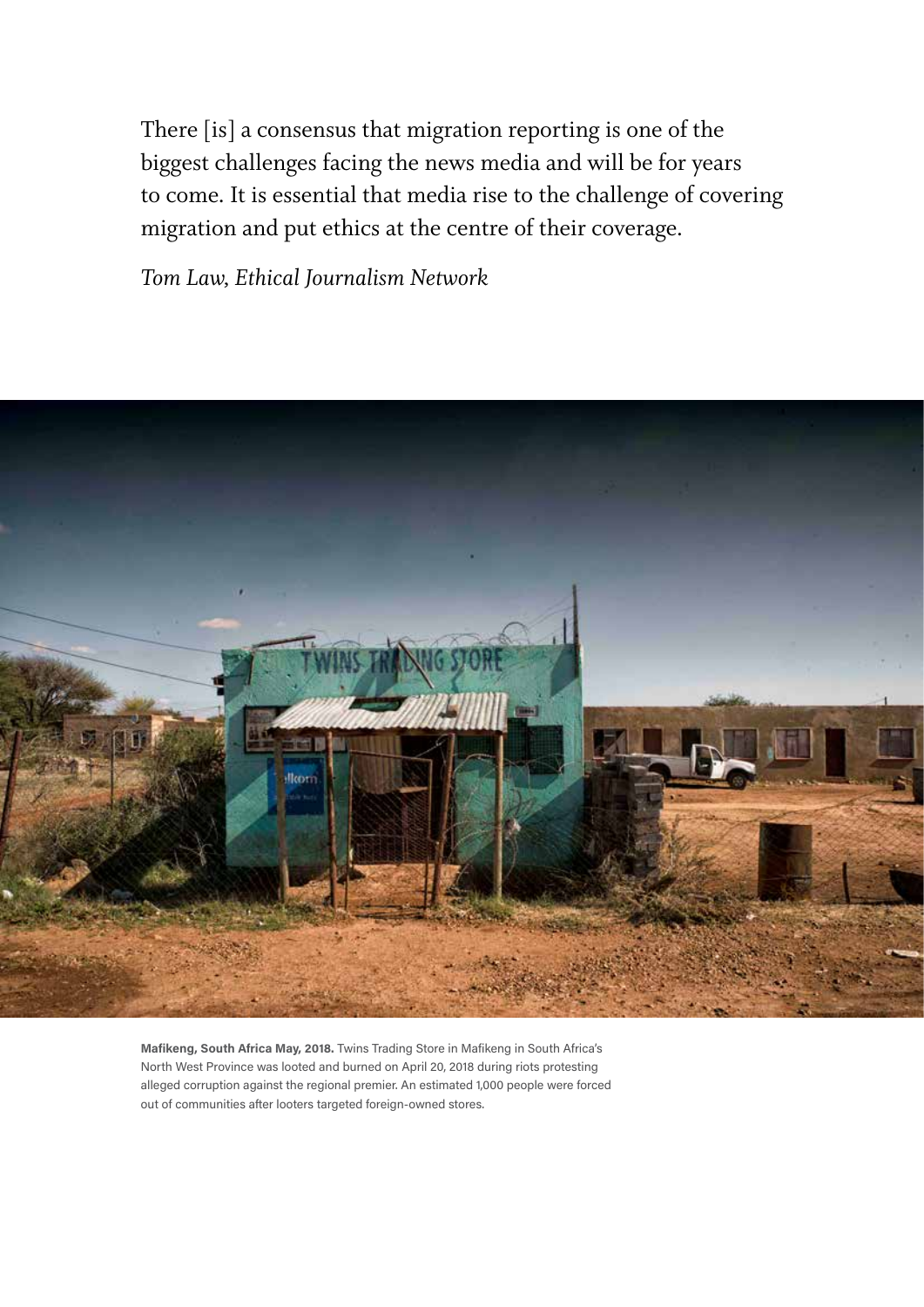### **Overview**

In October 2017, representatives from international news media networks, academia and the United Nations (UN) met to discuss the role of the media in shaping public opinion on migration. The event was organized by the United Nations University Institute on Globalization, Culture and Mobility (UNU-GCM) against the backdrop of the United Nations University's Chairmanship of the United Nations Global Migration Group (GMG), an extension of the University's effort to support Member State negotiations towards a Global Compact for Safe, Orderly and Regular Migration in 2018.2 Prior to the Workshop, a research report on *Addressing Xenophobia: Representations of Migration and the Role of the Media* was prepared by UNU-GCM and circulated to stimulate discussion (hereafter "Addressing Xenophobia").

Over the course of 2017, a series of thematic consultations were organized to feed into the drafting of the Global Compact on Migration. During these consultations, Member States solicited input from a diverse range of stakeholders, including civil society, the private sector, academia, and UN entities. The international news media were invited to cover many of these consultations, but were not formally included.<sup>3</sup> The Bellagio Workshop was organized to provide a space for representatives of the news media, UN personnel and academic experts to discuss the media's role in representing migrants and shaping public attitudes towards migration. Recommendations from this workshop will be available to the UN system, Member States negotiating the global compact on migration and to the public.

4 | The Workshop in Bellagio was guided by two key questions: How do the international news media represent migrants and refugees? And how do the media's choices of representation influence public opinion about who migrants are, what they want, and the rights they should or should not have? These questions were considered with a spotlight on the 2015 European "migrant crisis" and the ensuing discussions offered a rare insight into how UN migration advocates view the responsibilities of international newsmakers, and concurrently, how newsmakers and news producers see their own responsibilities in this sphere. It also allowed academic experts on the nexus of media and migration to offer insights into how the media operates as part of the social environment that affects all concerned. Moreover, the event provided a unique opportunity to build awareness between advocates and newsmakers on "good practices," common challenges, and areas for collaboration. The following summary highlights takeaways from this event and identifies a series of policy recommendations that emerged from the discussions.

> **Mayfair, Johannesburg, South Africa, May 2018.**  Osman Dahir, age 50 from Somalia had his spinal chord severed during an outbreak of xenophobic violence in 2015. Several days after the attack his adopted son, was murdered in a similar attack. "These people, they don't want foreigners," he said.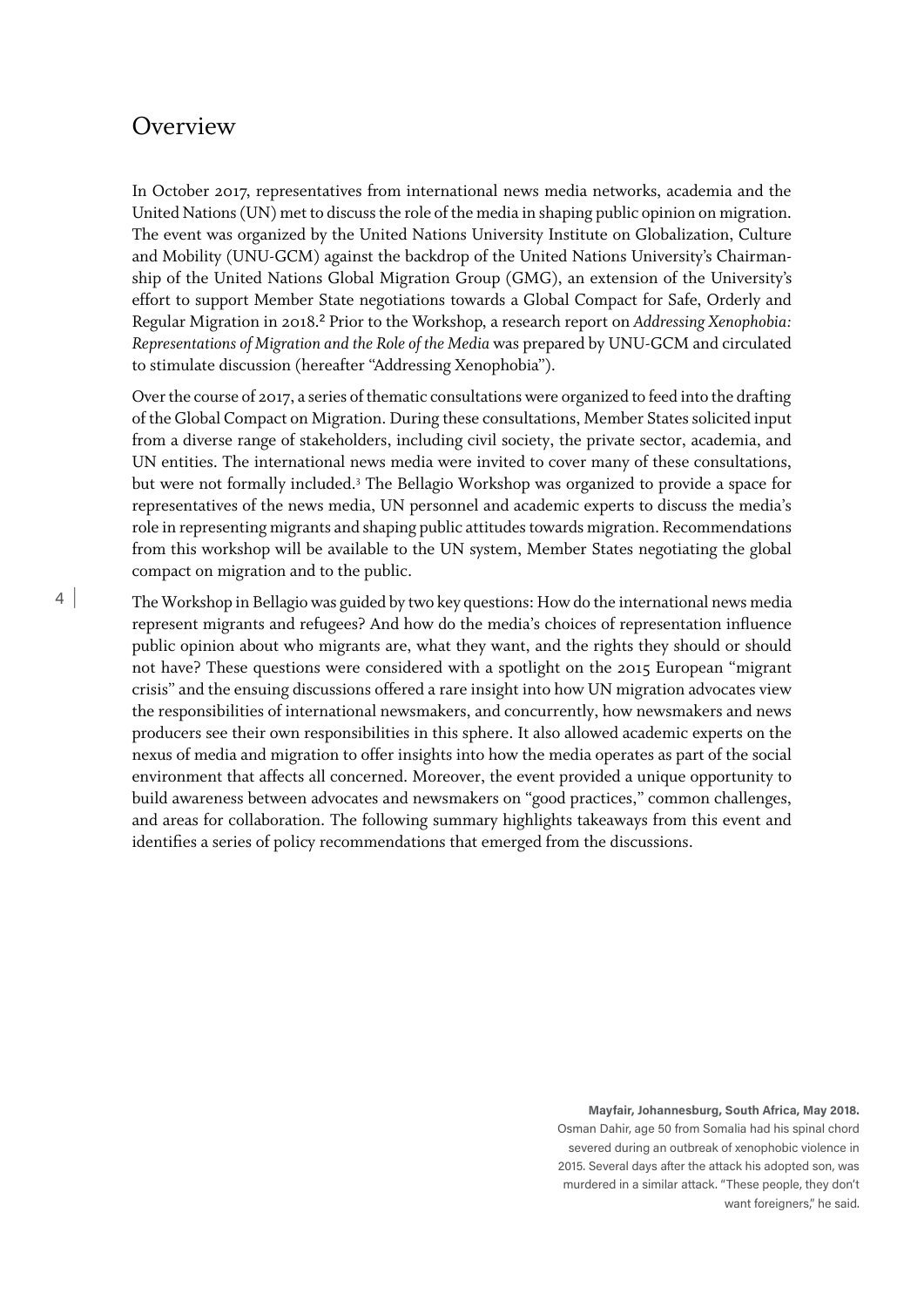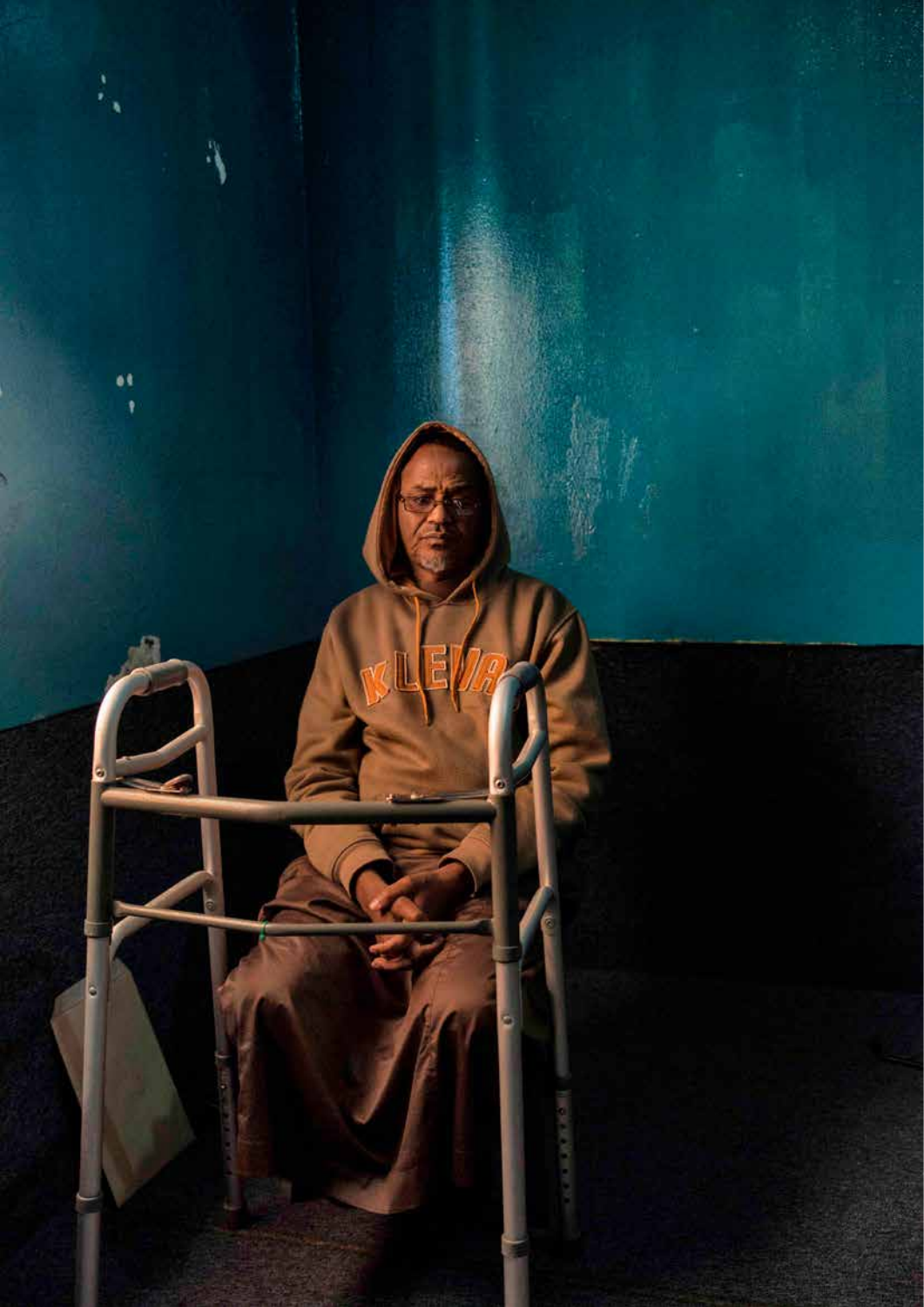

**Alexandroupolis, Greece, May 2018.** A table filled with items found on the bodies of those who have perished attempting to cross from Turkey into Greece. The dead not only include Syrians but also those of other nationalities.

#### **Background**

On September 19th 2016, all Member States of the United Nations agreed to the "New York Declaration," which set out a new vision for international cooperation around the rights and protections of refugees and migrants. The Declaration called for the adoption of two Global Compacts, one on refugees and one for migrants.<sup>4</sup> In Annex 2 of this Declaration, UN Member States unanimously commit to "Combating racism, xenophobia, discrimination and intolerance towards all migrants." Thematic consultations conducted in the lead up to the two global compacts cited the importance of the role of the media in achieving this commitment.

The Secretary-General showed his support for this Member State initiative by launching the *Together Campaign*, in collaboration with the UN system. One of the principal aims of the campaign is to "change negative perceptions and attitudes towards refugees and migrants."5 This campaign commits the UN to work in partnership with Member States, the private sector and civil society. Representatives from this campaign, who attended the Bellagio Workshop, spoke to the importance of partnering with the media to achieve the Campaign's goals.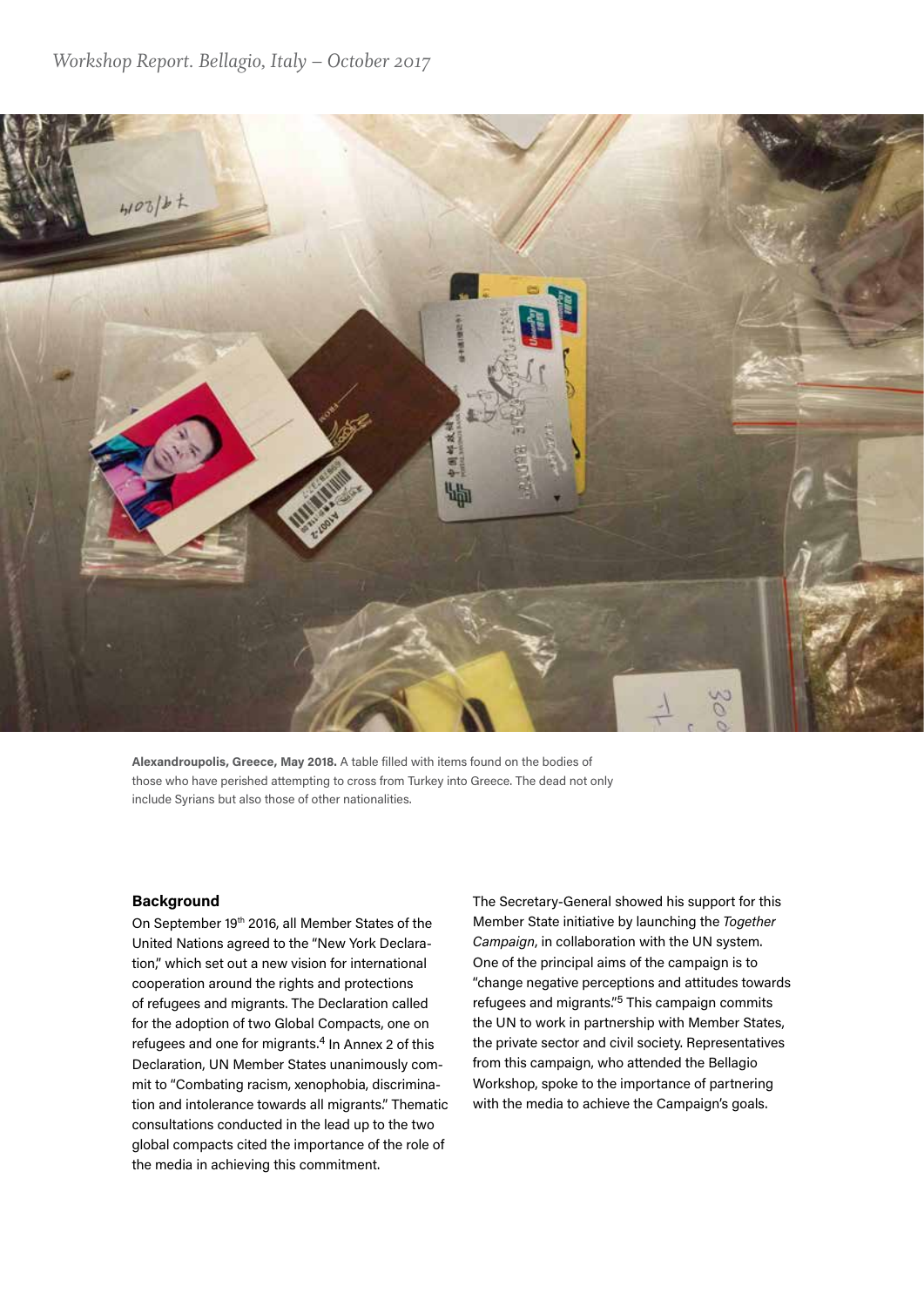#### **Case Study: Representing the 2015 "Migrant Crisis" in the Mediterranean region**

While the media plays an important role in representing migrants and refugees globally, one of the primary issues discussed over the course of the workshop was the international media's coverage of the recent "migrant crisis" in Europe. In 2015, the number of individuals fleeing persecution, generalized conflict and economic hardship and seeking to enter Europe from the eastern and southern Mediterranean doubled compared to 2014.<sup>6</sup> This phenomenon gave rise to three challenges for major news outlets. First, what should they call the phenomenon of the rise in people seeking to enter the European Union; second, how should they label the people; and third, how should they represent the people behind the label? On the first challenge: how to describe the phenomenon, most media outlets settled on "crisis" and relied on the terms "flood," "wave" or "deluge" to connote the scale.7 Other outlets controversially echoed UK Prime Minister Cameron or French far right politician Jean-Marie Le Pen's references to "swarms" and "barbarian invasions," adding a sense of danger and chaos to the emerging phenomenon. $8$  A few outlets, such as the British tabloid *The Sun*, reverted to overtly racist commentary, likening the new arrivals to an infestation of resilient cockroaches, resistant to fumigation.<sup>9</sup>



While this string of analogies captured readers' attention and evoked strong emotions, they also often misrepresented the scale of the phenomenon and failed to place it in the appropriate context. For example, migrants make up only about three percent of the world's population, while refugees make up only 0.3 percent.<sup>10</sup> Increases in migration have more or less kept pace with increases in the global population over the last 45 years.<sup>11</sup> Similarly, while the number of individuals seeking to enter Europe may have doubled in 2015, 84 percent of refugees worldwide are hosted in a small handful of developing countries, not by countries in Europe.<sup>12</sup> In other words, in the global context of migration and refugee flows, the individuals that sought to reach Europe in 2015 represented neither a deluge nor a flood, but rather a stream.

Moreover, the news media's tendency to focus on scale at the expense of personalized stories also contributed to the dehumanization of the "masses on the move."13 As one BBC reporter put it: "What we are hearing on our radios and seeing on our screens are images and sounds that portray the volume of people. And the way to dehumanize them is just to [concentrate on volume]. And the way to keep them as human beings … is to talk to them. To hear their stories as individuals, as opposed to as part of a trend."14

In 2015, major news outlets faced a second challenge: how to label the individuals seeking to enter Europe? The most common labels included "migrant," "asylum seeker" and "refugee." Each of these three labels, however, implies different obligations on the part of the international community and the receiving state and thus should not be arbitrarily applied.<sup>15</sup> Given the heterogeneity of the flows, how were newsmakers to label those within them?

In addition, news outlets also had to grapple with shifting definitions attached to common labels. Against the backdrop of the "crisis" and the rise of anti-immigrant sentiment across Europe, common

**Alexandroupolis, Greece, May 2018.** Medical Examiner Pavlidis Pavlos holds a necklace found on the body of a man who had drowned in the Evros River attempting to pass between Greece and Turkey. The inscription on the pendant reads "Heart for you." He keeps the items stored in a box in order to help relatives identify the bodies.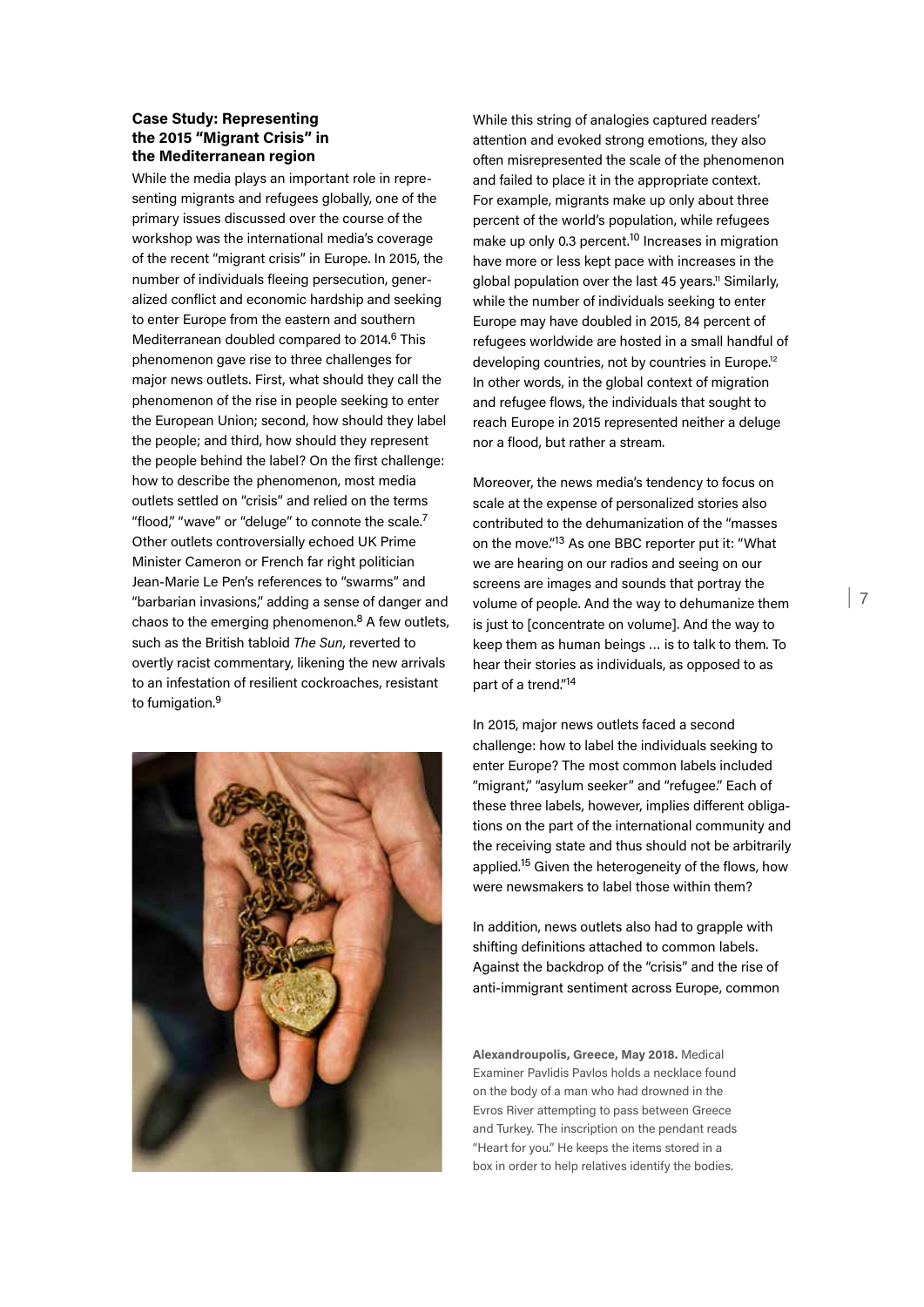labels – such as refugee and migrant – acquired new, pejorative social meanings.<sup>16</sup> As a result, some media outlets took an official stance on which labels they would and would not use, no matter the dictionary or legal definitions. *Al Jazeera*, for example, ceased using the term 'migrant' in their coverage of the crisis as they felt the term "dehumanized and distanced" the subjects of their coverage, and, as a result, made their stories easier to dismiss.17 Instead, *Al Jazeera* contended, why not just call them "people"? Other outlets, in contrast, insisted on using "migrant" as a means of reclaiming the term from those who would use it pejoratively.<sup>18</sup> Without a common vocabulary to describe those seeking to enter the EU, many media outlets became caught in the political fray.

The third challenge, against the backdrop of the 2015 European "crisis," was perhaps the most challenging: how should the international news media represent the individuals behind the label? Some opted for statistics and others for personal narratives. Some reported from the point of arrival while others sought migrants out along their journey.19 A few journalists returned to the point of origin to gather information on the conditions that had caused so many to leave.<sup>20</sup> Depending upon which approach was used, a very different story emerged concerning a person's or group's interests and needs.

Yet short, fast-paced reports dominated the news cycle, often (both inadvertently and purposefully) reinforcing tropes of migrants or refugees as 'profiteers' or 'terrorists' on the one hand or 'victims' and larger-than-life 'heroes' on the other.<sup>21</sup> The prominence of these narratives left little space for the complex humanity of the individuals to emerge, and, as a result, reinforced a narrative of difference between them and the host population.

#### **Actions taken by the international community in light of the 2015 "migrant crisis"**

The rise in news media coverage of migration in 2015 was accompanied by a rise in xenophobia and anti-immigration feeling in Europe and other common migrant destination countries.22 A range of factors, including irresponsible news media coverage, were cited as contributing to the rise in xenophobia.23 Some of the other factors included post-2008 austerity programs, rising Islamophobia, a series of attacks by ISIS and Al Qaida operatives

of both national and foreign birth, and the increasing reliance on social media for news consumption.24 In this context, it became clear that a global response, to encourage safe, orderly and regular migration flows, was required.

As the United Nations and its Member States work in 2018 towards negotiating a Global Compact for Safe, Orderly and Regular Migration, xenophobia remains an issue of concern. The news media industry plays a major role in determining how this problem is addressed.

#### **Five Characteristics of News Coverage on Migrants and Refugees**

There are generally five characteristics that need to be considered when analysing the international news media's depictions of migrants and refugees; these aspects include: 1) the (in)visibility of groups in news coverage, 2) the type of themes addressed, 3) the accuracy of the information provided, 4) the words and discursive techniques used to describe migrants, and 5) the images and pictures employed to document migration stories.25 Studies have demonstrated a tendency on the part of Western news media to underreport positive stories and over report negative stories.<sup>26</sup> Highlighting another link between news coverage and growing xenophobia, other studies have found that often coverage associates migrants explicitly with negative themes such as criminality, security concerns, and economic competition or scarcity, reinforcing negative associations with the label.<sup>27</sup> Information at times also lacks accuracy, appropriate context or framing.28 Other studies illustrate the prevalence of pejorative or dehumanizing words, narratives, or photos in Western news media coverage of migration.29 While there is some evidence of trends shifting towards more nuanced or positive reporting, the general tilt of reporting, according to a recent study by the International Organization for Migration, is towards scepticism and suspicion and produces twice as much negative coverage on migration as positive.30

#### **Effect of Media Coverage on Public Attitudes towards Migration**

Over the course of the 2015 European 'migrant crisis,' the choices of media outlets, combined with other factors, shaped the attitudes of European citizens and played an important role in national-level politics.31 In some cases, overestimations of the scale of migration played into public alarmism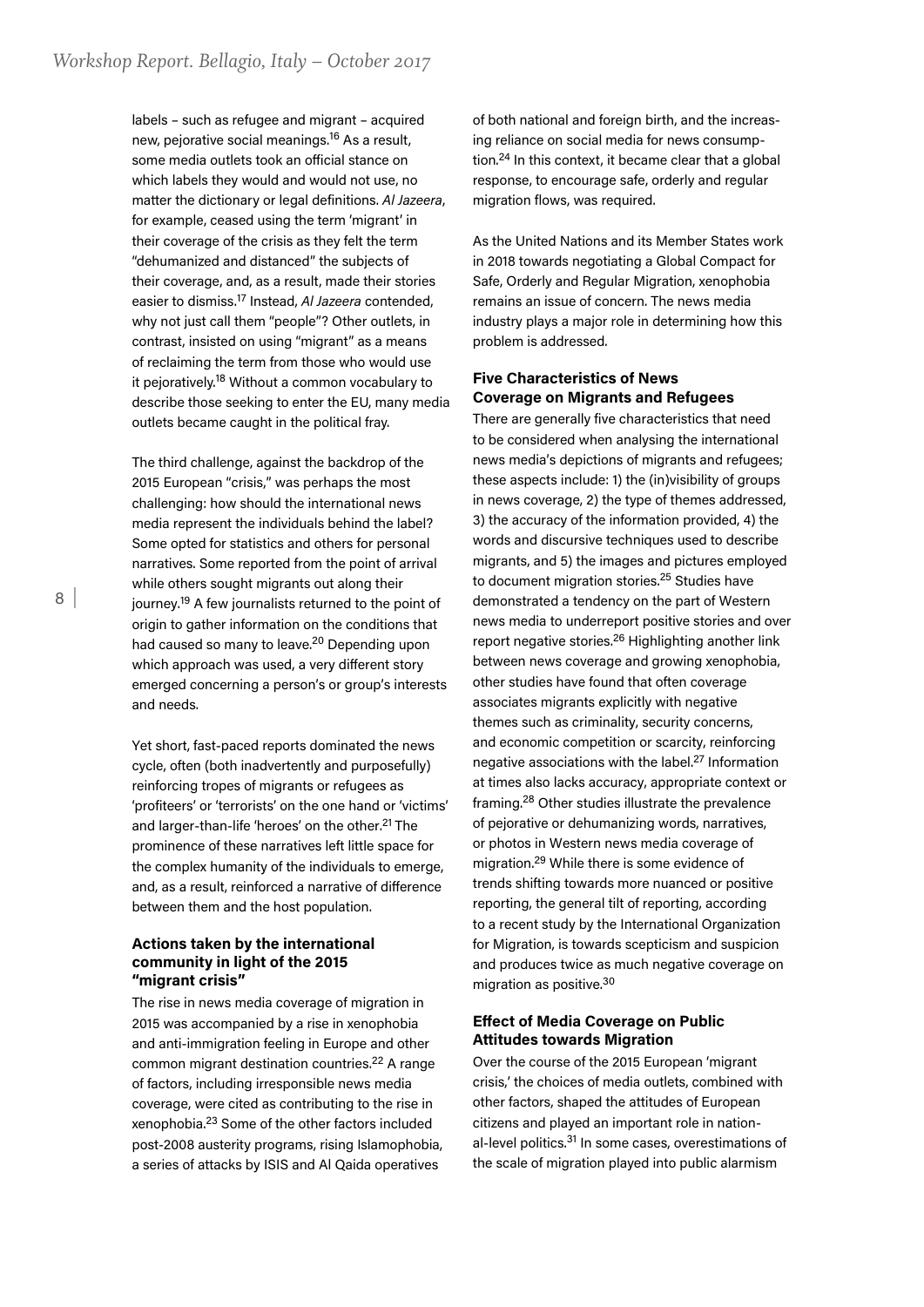and xenophobic rhetoric.<sup>32</sup> In others, depictions of migrants moving in large masses reinforced perceptions that new arrivals would pose an economic burden on the host community. Conversely, longitudinal coverage, individual profiles, reporting by migrants and refugees, think pieces that fact-checked political rhetoric or provided broader context, and reporting on the countries of origin all helped counteract misinformation campaigns and build critical awareness.33

#### **Social media, its interactions with major news outlets and mediatised social environments**

The global media landscape is complex and multi-layered. Mainstream media outlets co-exist and overlap in multiple ways with social media, which offers platforms for a great multiplicity of voices, online community formations and networks. It is important to recognise, therefore, that the 'media,' understood as mainstream new outlets that work alongside, in tandem with and against social media, has a broad and constantly evolving spectrum. Social media offers outlets for multiple voices and must be seen as part of the

**Sidiro, Greece, May 2018.** The Muslim dead are brought to a cemetery inthe village of Sidiro, which has about 430 inhabitants. There, they are laid to rest, mostly in unmarked graves. Pavlidis Pavlos, the Alexandroupolis medical examiner who performs autopsies on the dead, says that he occasionally receives telephone calls from family members seeking to return their bodies or at least pay tribute to them. Local residents worry that if the trends of migrant deaths continue, the number migrants resting in the local cemetery will soon outstrip the village population itself.

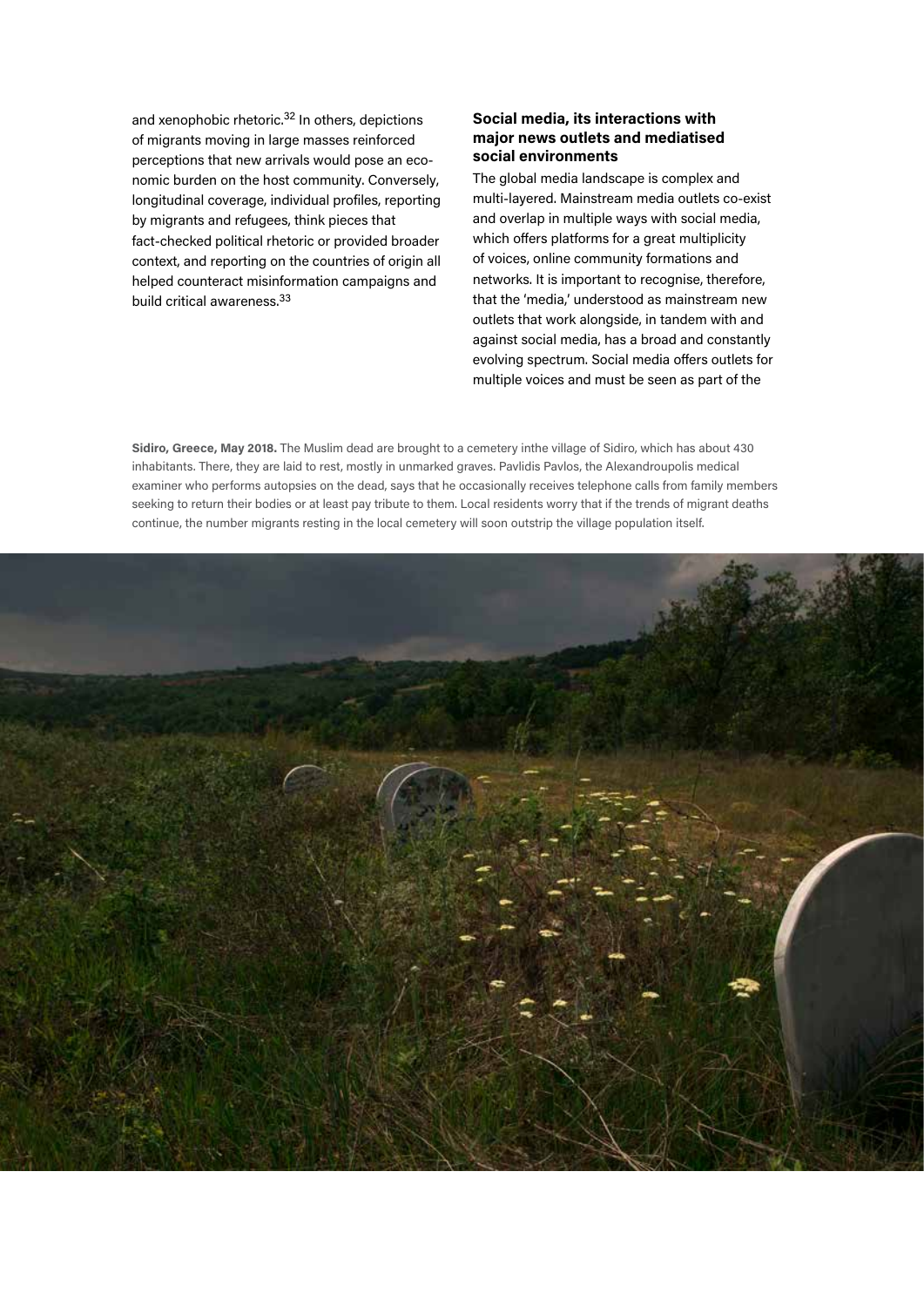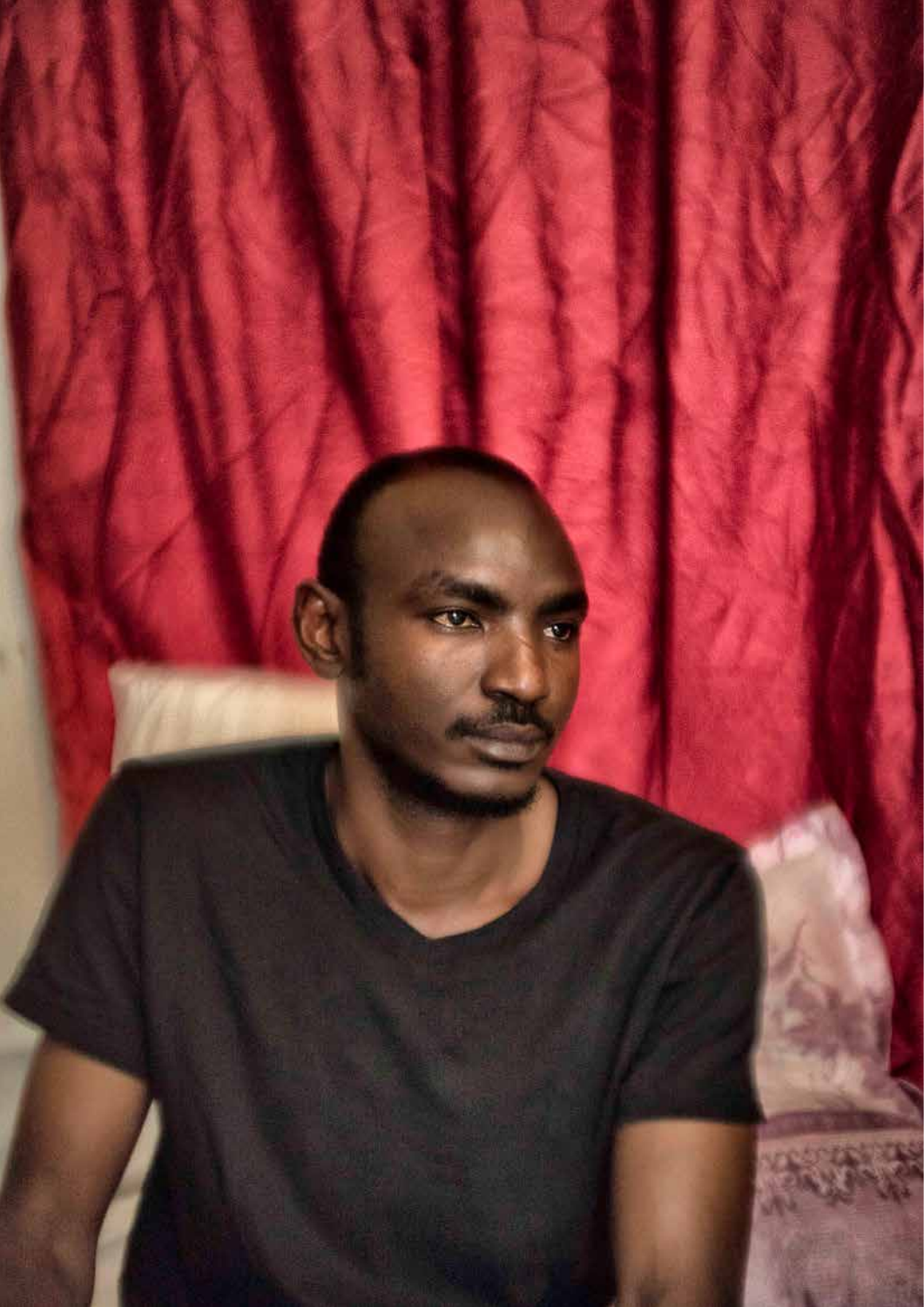providing the elements that are in short supply and are likely to become even scarcer. In UN migrant and refugee advocates' efforts to report *their news*  and the international media's efforts to report the news, there is certainly space for overlap, especially as both communities come under mounting pressure to deliver on their respective mandates in increasingly hostile climates.

#### **Limits to cooperation**

There are clear limits, however, to the degree to which these two communities – refugee and migrant advocates within the UN system and members of the news media – can and should cooperate. It is not the job of the media to be UN communications officers. Rather it is their job to "report the facts," no matter whether these facts paint the subject in a positive, negative, neutral or contradictory light. The moment media consumers perceive newsmakers to be mouthpieces for the UN, media organizations will lose their credibility and, with it, their ability to do their job. As one journalist reflected: "reputation is the only currency we have in this industry. The moment that is lost, I can no longer do my job." The Bellagio Workshop provided UN representatives with the chance to clarify that the *New York Declaration*, the *Together Campaign* and the *Global Compact for Migrants* are not asking the media to produce selective, imbalanced, misleading positive features. Rather these initiatives are calling on newsmakers and producers to partner in efforts to ensure that fact-based, accurate and human-centred reporting of this issue remains the gold standard.<sup>40</sup>

#### **Examples of Responsible Coverage of Migrants in a Climate of Growing Xenophobia**

A range of examples of responsible coverage of migrants in a climate of growing xenophobia were presented at the Bellagio workshop:

- On longitudinal coverage, participants cited BBC 4's 25-episode podcast series, which follows a middleclass Syrian family along its precarious journey from Turkey to Germany.<sup>41</sup>
- Participants discussed *Time Magazine's* yearlong coverage of three refugee families and their new-born babies in a special series entitled "Finding Home" as an excellent case of an individual profile.42
- For coverage that provides pertinent context, participants highlighted *The Guardian's*  "The Long Read." As part of the "slow news movement," *The Guardian* now devotes a section of its coverage to long form pieces that teach readers more about a topic rather than just giving them the headlines.43
- The US's National Public Radio's show, *This American Life*, dedicated an hour long episode to describing the challenges and the benefits of hosting refugees in small town America.<sup>44</sup> It highlighted the risks associated with misinformation and the paucity of fact-checked political claims from those advocating and those opposing hosting more refugees.
- The specialized news site, *Refugees Deeply*, allotted sections of its coverage to refugee journalists, as well as to the conflicts from which individuals have fled, in order to help its readers better understand why someone, such as Alan Kurdi's father, would feel compelled to risk his son's life attempting to cross the Aegean.<sup>45</sup>

**Beirut, Lebanon May 2018.** El Hadi Abdullah al Doma Ishak age 31 lives with two others in a small room in Beirut's Hamra area. For several years after fleeing Darfur in Sudan, he was essentially made to work as an indentured servant in Khartoum. He left Sudan in 2010 by air. I went direct to Syria. "They told me that was the way to get to Greece. I stayed in Damascus for two days. Then they took us to a farm in Syria. Then they took me to a mountain. 'Greece is on the other side of that mountain,' they told me. We walked for about 8 hours. From there we arrived to a small village. I don't remember the name. At the village others took me to a small room. 'Do you speak Arabic?' the man asked. I told him yes. He said 'Welcome to Lebanon.' They told me they would take me to a place called Beirut and that it was safe there."

"Please show my picture to everyone," he says. "Maybe my family will see it and know where I am."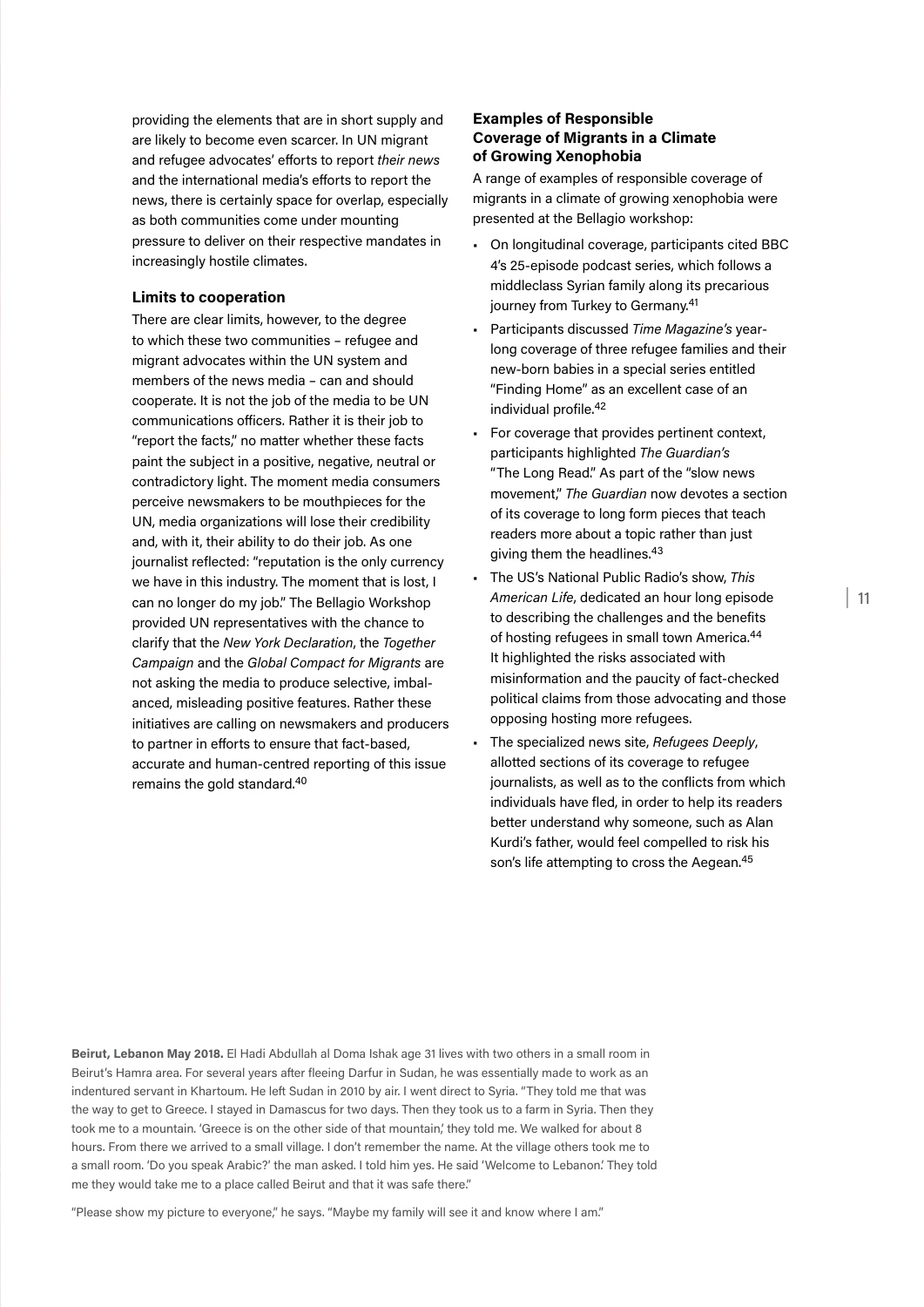• Finally, a photographer from Magnum turned his lens from focusing on migrants to focusing on what migrants may want to see; he created a book about Europe to serve as a guide to its newcomers.46 The book included, among other things, a helpful chronicle of the origins of the EU, photos and personal testimonials of Europeans who had lived through war and displacement, as well as practical information on the most popular countries of destination.<sup>47</sup>

All of these examples follow general guidelines for newsmakers and news producers outlined in the *Addressing Xenophobia* report, recommended by the Ethical Journalism Network and cited in general guidelines for reporting on migration.<sup>48</sup>

#### **Conclusion**

The 2017 Workshop in Bellagio provided an important opportunity to explore the role of the media in representing migrants. The three days of discussion concluded with a far richer appreciation of the challenges faced by the media industry and those who work in it. The workshop also shed much light on what the term 'news media' actually refers to. The Workshop also revealed where the principles of the media practitioners can collide with and where they complement those of migrant and refugee advocates within the UN. As one participant summed up, "these two communities have incredibly different cultures … We report. They advocate. But our interests can often align. And when they do, the outcome is better for everyone."



**Kampong Chhnang, Cambodia June, 2018.** Borders are not boundaries so much as shared cultural and political myths. The same can be said for the idea of citizenship. In Cambodia, for example, people who may have been born and grown up in the country but whose ethnicity is Vietnamese are widely considered not to be Cambodian citizens. To be Cambodian is to be Khmer. And so Dien, 40 who was born and raised in the Cambodian province of Kampong Chhnang, along the Tonle Sap river, a tributary of the Mekong river has a visa card for Cambodia but no citizenship. And while she have visited Vietnam before in her life, she does not consider herself at all to be Vietnamese. She works with her niece, Diep, who is 23 years of age. Like many people born and raised in Cambodia of Vietnamese decent, the family makes their living catching fish along the river, then selling them to passers by. Khmers and Vietnamese work alongside each other along the river banks, but still there is a clear idea of who belongs to the heart of the nation and who does not. I ask her if since she is considered to be Vietnamese, if Vietnam is her real country. "I want to stay in Cambodia," she tells me. "But only the king can make me a citizen."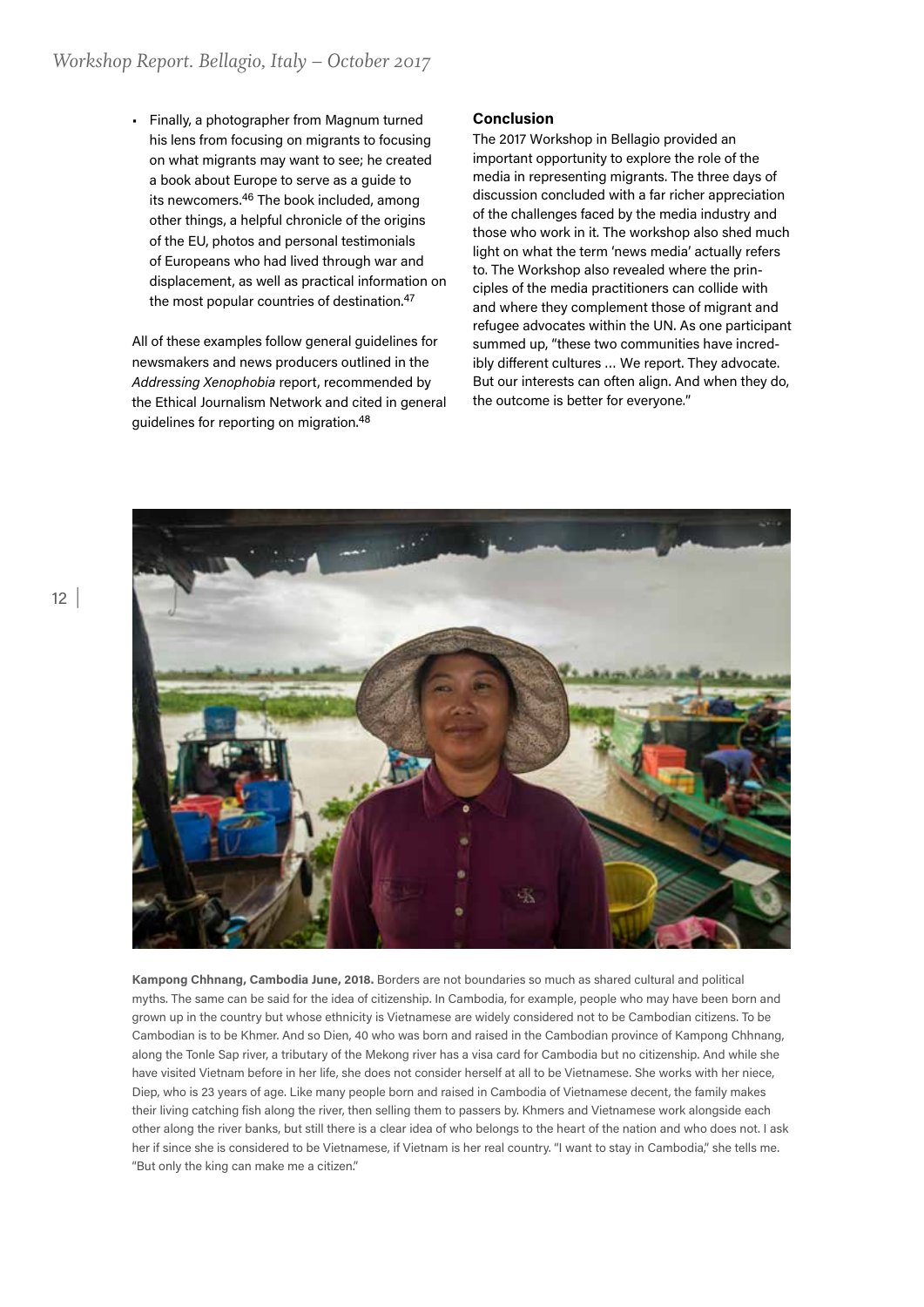## Policy Recommendations Drawn from the Bellagio Workshop and the Addressing Xenophobia report<sup>49</sup>

#### **Recommendations for United Nations entities:**

| Invite input from the media in the negotiation process on the Global Compact for Safe, Orderly<br>and Regular migration and the Global Compact on Refugees.                                                                                                                                                          |
|----------------------------------------------------------------------------------------------------------------------------------------------------------------------------------------------------------------------------------------------------------------------------------------------------------------------|
| • Engage journalists, representatives of media organizations, media regulators, and<br>the communication services of organizations closely working with migrant groups to<br>discuss the role that the media can play in countering xenophobic representations of<br>migration.                                      |
| Include the media in the implementation of the eventual global compact (to be formally<br>adopted in December 2018) as one of the "relevant actors in migration governance." (GC/M,<br>Art. 13, para. 11).                                                                                                           |
| - Organize more workshops for journalists globally as new situations arise, ensuring the media<br>has access to frequently updated, accurate and easily digestible information as well as<br>vulnerable populations, when appropriate.                                                                               |
| - UN entities should explore collaborative reporting projects with media experts to facilitate<br>responsible, nuanced, balanced, and human-centred reporting. The UN, concerned NGOs and<br>Member States should be ready to support such initiatives with funding.                                                 |
| • UN efforts should focus not just on media producers but also on media consumers. Building<br>critical awareness on how to read and evaluate news sources, seek differing opinions, and<br>cross check facts is even more important in a media landscape increasingly dominated by<br>social media and 'fake news'. |
| - Consider calling out media outlets or specific reporters, organizations or companies when<br>they are engaging in or enabling reporting that constitutes hate speech, includes gross<br>misrepresentations or puts individuals in danger.                                                                          |
| Encourage coverage of the situations from which individuals are fleeing in order to increase<br>understanding of the circumstances that would prompt someone to take such a precarious<br>journey.                                                                                                                   |

#### **Recommendations for Newsmakers:**

• Avoid stereotyped, pejorative and homogenizing vocabulary when representing refugees and migrants in the news. Ensure that coverage of migrants and refugees goes beyond the otherwise overused tropes of 'profiteers,' 'victims,' 'heroes' or 'terrorists.' Instead, report the news with sufficient context and in a way that helps readers understand the nuance and complexity of categories and individual cases. Such reporting will help build understanding and readers' ability to more critically engage with and evaluate information on migration in order to form their own opinions.50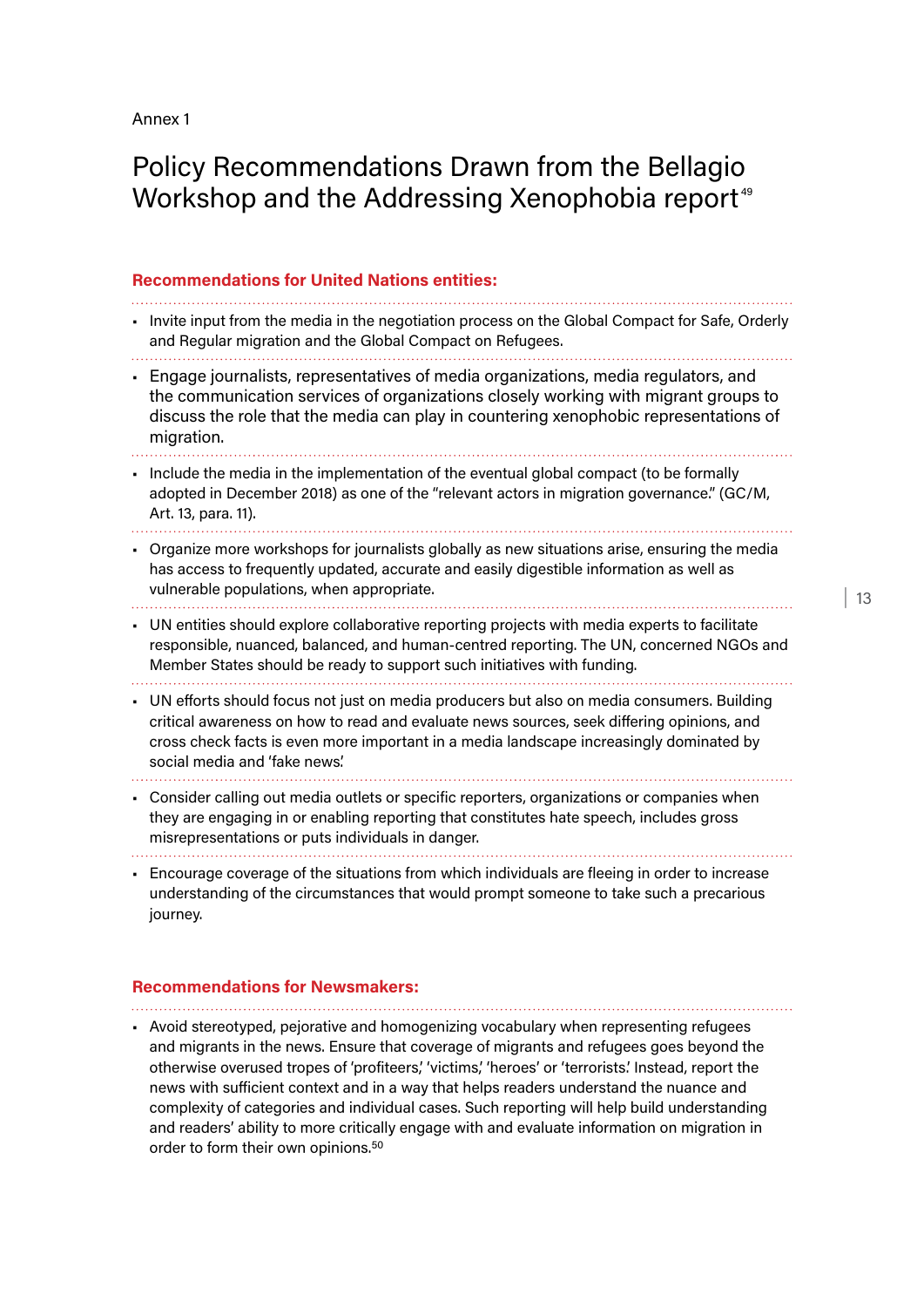- Ensure diverse and representative coverage of migrant groups within each country so as to offer a voice to a wide array of migrants and inform the public about the composition of the migrant population of their country. To this end, diversify sources of information cited in news coverage by offering more space to migrants and individuals working directly with migrant groups.
	-
- Keep exploring stories relating to migrant journeys, everyday living conditions, skills or contributions to host societies rather than only focusing on migrant arrivals or border crossings and on the impact of migrant group admissions on employment levels, security conditions and national identities, which are also important, but not the only effects to be considered.

• Explain, or, when in doubt, seek clarification from scholars or the relevant UN entity or government on statistics on migrants' admissions and integration in order to avoid misinterpretations and possible discriminatory practices; for instance, the number of migrants admitted in a country in a given year could be presented as percentages of the total population rather than absolute numbers and it could be compared to other countries to provide richer context.

#### **Recommendations for Media Regulators:**

- Assess how effectively journalists implement media regulation on migration by, for instance, adjudicating complaints sent by the public to press councils regarding discriminatory migration coverage.
- • Systematically include reporting guidelines on migration and migrant groups in codes of
- ethics, codes of practice or codes of conduct.
- Develop specific reporting guidelines on Islamophobia and hatred toward Muslims.
- 
- Survey existing projects whether undertaken by unions of journalists, registered charities, international organizations, universities or other types of organizations that aim at providing analysis on migration coverage, countering xenophobia and promoting ethical representations of migration, monitor their implementation and assess their impact.

#### **Recommendations for Member State Governments:**

- 
- Provide funding to organizations that analyze media reporting on migration.
- Encourage the development of ethical journalistic practices towards migrants, such as
- conferences, workshops, training activities and sensitization campaigns.
- Raise public awareness of the different forms of discrimination towards migrants on the one hand, and on the ways to access, use, analyze and assess the media on the other.
- Support media organizations directed by ethnic and minority groups, especially when they raise awareness about the situation of migrants.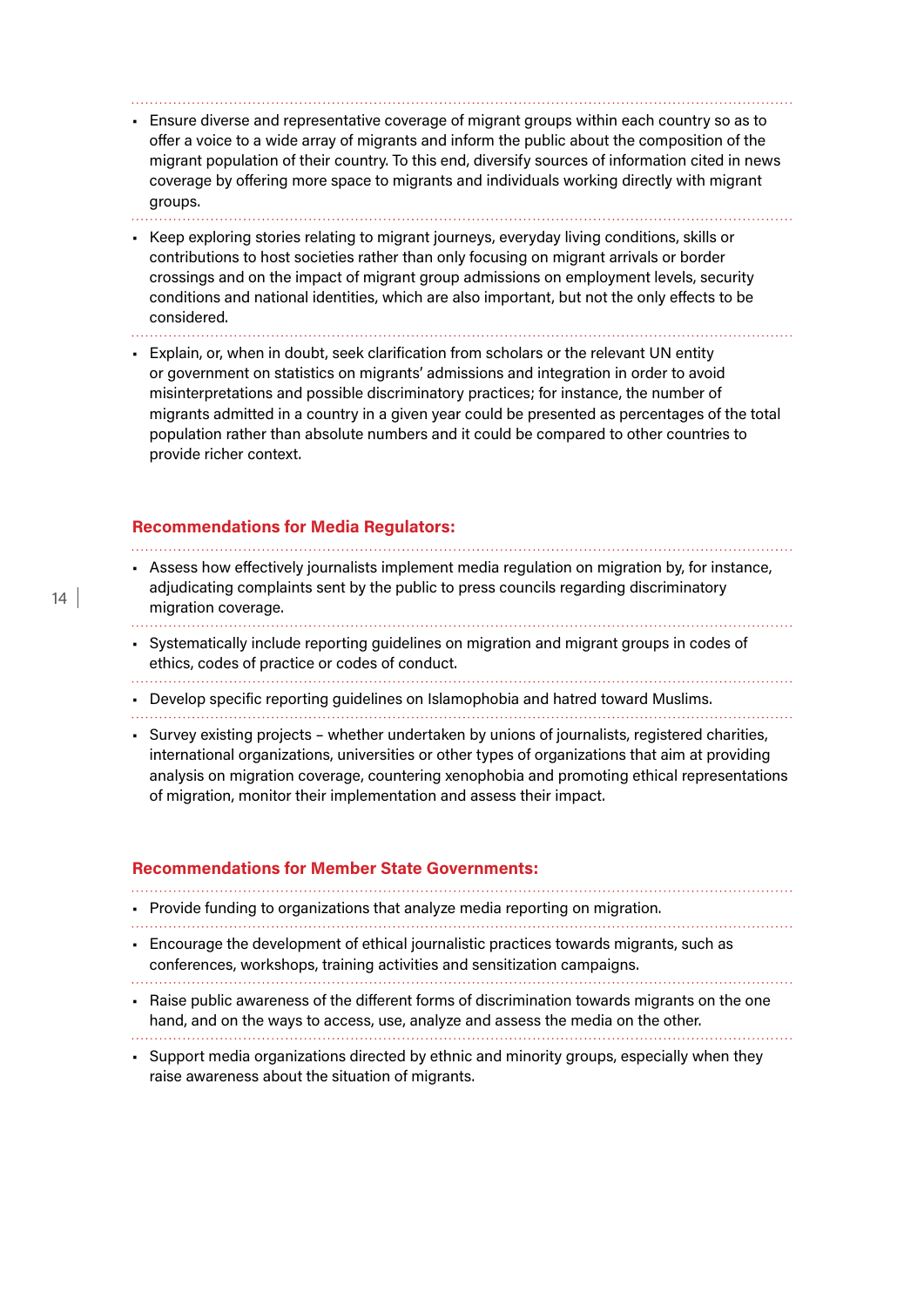Annex 2

# List of participants at the Bellagio Workshop

**Alexander Aleinikoff**, The New School **Charlotte Alfred**, Refugees Deeply **Rebecca Brubaker**, United Nations University Centre for Policy Research **Damian Cardona Onses**, United Nations Department of Public Information **Leonard Doyle**, International Organization for Migration **Thomas Dworzak**, Magnum photographer **Adrian Edwards**, UNHCR **Tabish Khair**, University of Aarhaus **Nattha Komolvadhin**, Thai Public Broadcasting Service **Mirca Madianou**, Goldsmith's, University of London **David M. Malone**, Rector, United Nations University **Nasar Meer**, University of Edinburgh **Sana Mustafa**, Sana Mustafa Consulting LLC, New Voices for Refugees **Parvati Nair**, United Nations University Institute on Globalization, Culture and Mobility **Francis Nyamnjoh**, University of Cape Town **John Perivolaris**, Walden University **Janina Pescinski**, United Nations University Institute on Globalization, Culture and Mobility **Marcella Pizarro**, journalist and media analyst **Manveen Rana**, BBC Radio 4 **Marielle Sander**, United Nations Population Fund **Natalia Sawka**, Krytyka Polityczna (Political Critique) **Deborah Seward**, UN Regional Information Centre for Western Europe **Carlos Vargas-Silva**, University of Oxford **Benjamin Thomas White**, University of Glasgow

| 15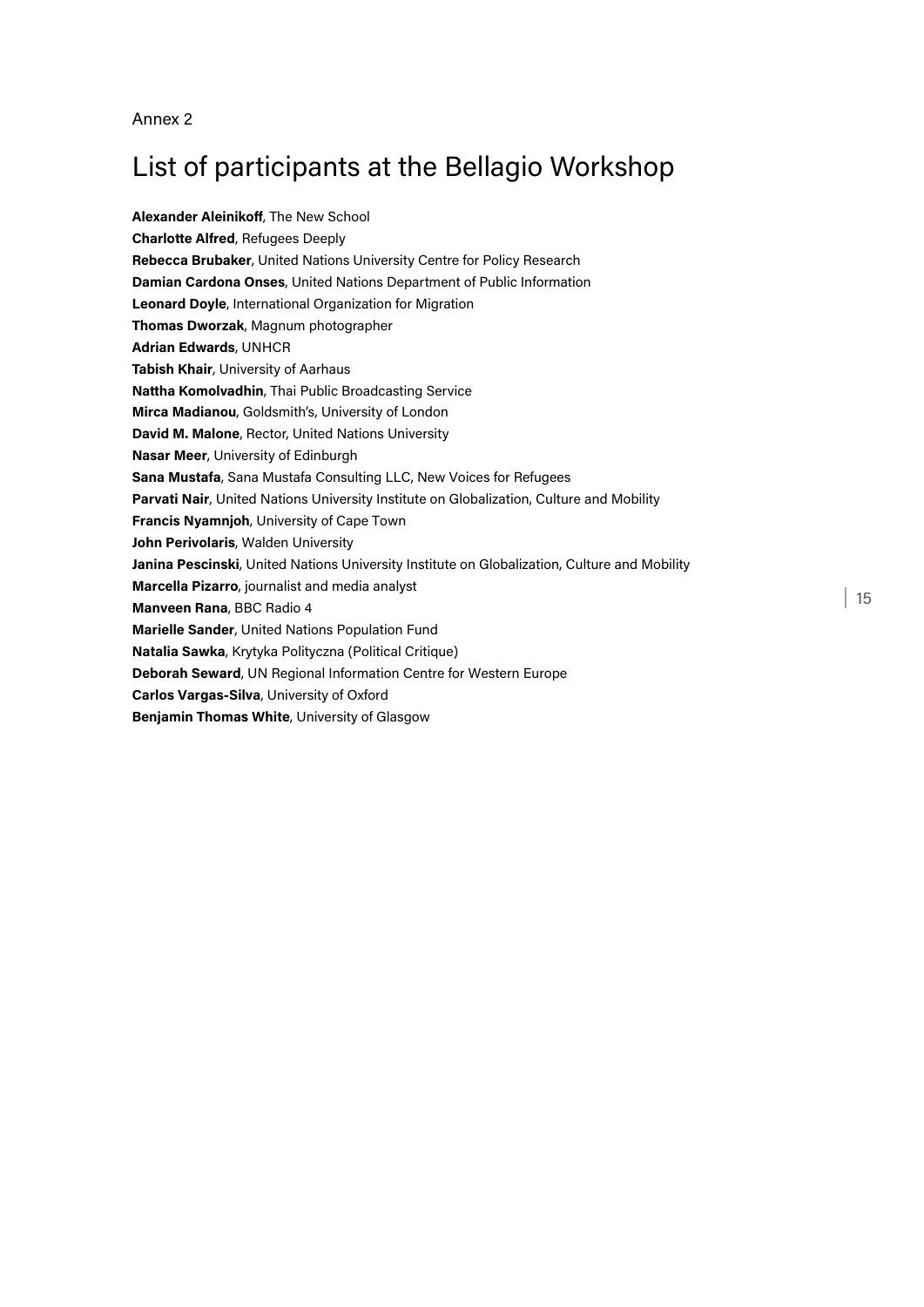#### **Endnotes**

- **1.** The authors would like to thank Emma Hutchinson (UNU-CPR) for her wonderful assistance, as well as all the UNU colleagues who provided feedback on previous drafts. They would also like to thank the participants at the Bellagio conference for sharing their knowledge and ideas, along with Camille Desmares for authoring the Addressing Xenophobia report that was tabled at the Bellagio conference, Gregory Beals for the rich documentary photography and life stories that he collected for this report, and Janina Pescinski for invaluable assistance and inputs along the way.
- **2.** UNU's unique position as a UN entity with complete academic independence allowed it to play a facilitating role in this process, bringing together a wide range of actors to a common discussion. The recommendations emanating from this process are thus independent but calibrated for UN and partner uptake.
- **3.** See http://refugeesmigrants.un.org/18-decembermulti-stakeholder-hearing for an exception.
- **4.** United Nations General Assembly. *New York Declaration for Refugees and Migrants: resolution / adopted by the General Assembly*, 3 October 2016, A/RES/71/1, www.un.org/en/ga/search/view\_doc. asp?symbol=A/RES/71/1
- **5.** See: Together. United Nations, together.un.org/.
- **6.** "Asylum in the EU Member States: Record number of over 1.2 million first time asylum seekers registered in 2015." Eurostat newsrelease. 4 March 2016, ec.europa. eu/eurostat/documents/2995521/7203832/3- 04032016-AP-EN.pdf/
- **7.** On the use of "crisis" see:
- Park, Jeanne. "Europe's Migration Crisis." *Council on Foreign Relations*. September 2015, www.cfr.org/ backgrounder/europes-migration-crisis.
- Teitelbaum, Michael S. "The Truth about the Migrant Crisis." *Foreign Affairs.* September, 2015, www.foreignaffairs.com/articles/westerneurope/2015-09-14/truth-about-migrant-crisis.;
- On the use of water analogies, consider the following examples:
- "L'Italie de nouveau submergée par les migrants." *Le Monde*. June 2015, www.lemonde.fr/europe/ article/2015/06/08/l-italie-de-nouveau-submergeepar-les-migrants\_4649243\_3214.html.
- Klingst, Martin. "Die Profiteure der Einwanderungsangst." *Zeit Online*. March 2015, www.zeit.de/politik/ ausland/2015-03/zuwanderung-fluechtlinge-pegidaasyl.;
- A *New York Times* article quoted Le Pen stating that the migrants would "submerge" France, see: Nossiter, Adam. "For Marine Le Pen, Migration is a Ready-Made Issue." *The New York Times*. October 2015, www. nytimes.com/2015/10/06/world/europe/for-marine-lepen-migration-is-a-ready-made-issue.html.
- **8.** On the use of "swarms" by former UK Prime Minister Cameron see:
- Elgot, Jessica and Matthew Taylor. "Calais crisis: Cameron condemned for 'dehumanising' description of migrants." *The Guardian*. July 2015, www.theguardian. com/uk-news/2015/jul/30/david-cameron-migrantswarm-language-condemned;
- On Le Pen's use of "barbarians" see:
- "Le Pen compares migrant influx to barbarian invasion of Rome." *RT*. September 2015, www.rt.com/ news/315466-le-pen-migrant-barbarian-invasion/.
- **9.** Hopkins, K. "Rescue boats? I'd use gunships to stop migrants," *The Sun*, 17th April 2015]. The article has since been removed, but can be found here. For a discussion of its contents see, for example:
- Plunkett, John. "Katie Hopkins: Sun migrants article petitions passes 200,000 mark." *The Guardian*. April 2015, www.theguardian.com/media/2015/apr/20/ katie-hopkins-sun-migrants-article-petition-nears-180000-mark.
- **10.** *World Migration Report 2018*. Edited by Marie McAuliffe and Martin Ruhs. International Organization for Migration (IOM). 2017, publications.iom.int/ system/files/pdf/wmr\_2018\_en.pdf. The statistics on "migrants" cited here follow IOM's convention of including refugees within the umbrella category of migrations. See https://www.iom.int/key-migrationterms for more information on how IOM defines terms used both generally and in their 2018 World Migration Report.
- **11.** It has risen from just 2.3% to 3.3% between 1970 and today.
- "Chapter Two: Migration and Migrants: A Global Overview." *World Migration Report 2018*. Edited by Marie McAuliffe and Martin Ruhs. IOM. 2017, pp.15 (Table 1) publications.iom.int/system/files/pdf/ wmr\_2018\_en\_chapter2.pdf.
- **12.** Edmond, Charlotte. "84% of refugees live in developing countries." *World Economic Forum*. June 2017, www.weforum.org/agenda/2017/06/eighty-fourpercent-of-refugees-live-in-developing-countries/.

See also UNHCR's statistics on this issue:

- "Which countries host the most refugees?" *UNHCR*. February 2017, www.unhcr.org/news/ videos/2017/2/58b3f4714/which-countries-host-themost-refugeesquest.html.;
- "Poorer countries host most of the forcibly displaced, report shows." *UNHCR*. February 2017, www.unhcr.org/ afr/news/latest/2017/2/58b001ab4/poorer-countrieshost-forcibly-displaced-report-shows.html.
- **13.** Scholars' presentations at the Bellagio Workshop. See also "Addressing Xenophobia: Representations of Migration and the Role of the Media." *United Nations University – Institute on Globalization, Culture and Mobility*. 2017.
- **14.** Munro, Jonathan. "Why the BBC uses the word 'migrant'." *BBC World Service*. August 2015, www.bbc. co.uk/programmes/p030bn5m.
- **15.** In order to be considered an internationally recognized "refugee" and thus to qualify for the rights that entails, an individual must be a) outside his or her country of origin, b) have a well-founded fear of persecution based on his/her race, religion, ethnicity, political

16 |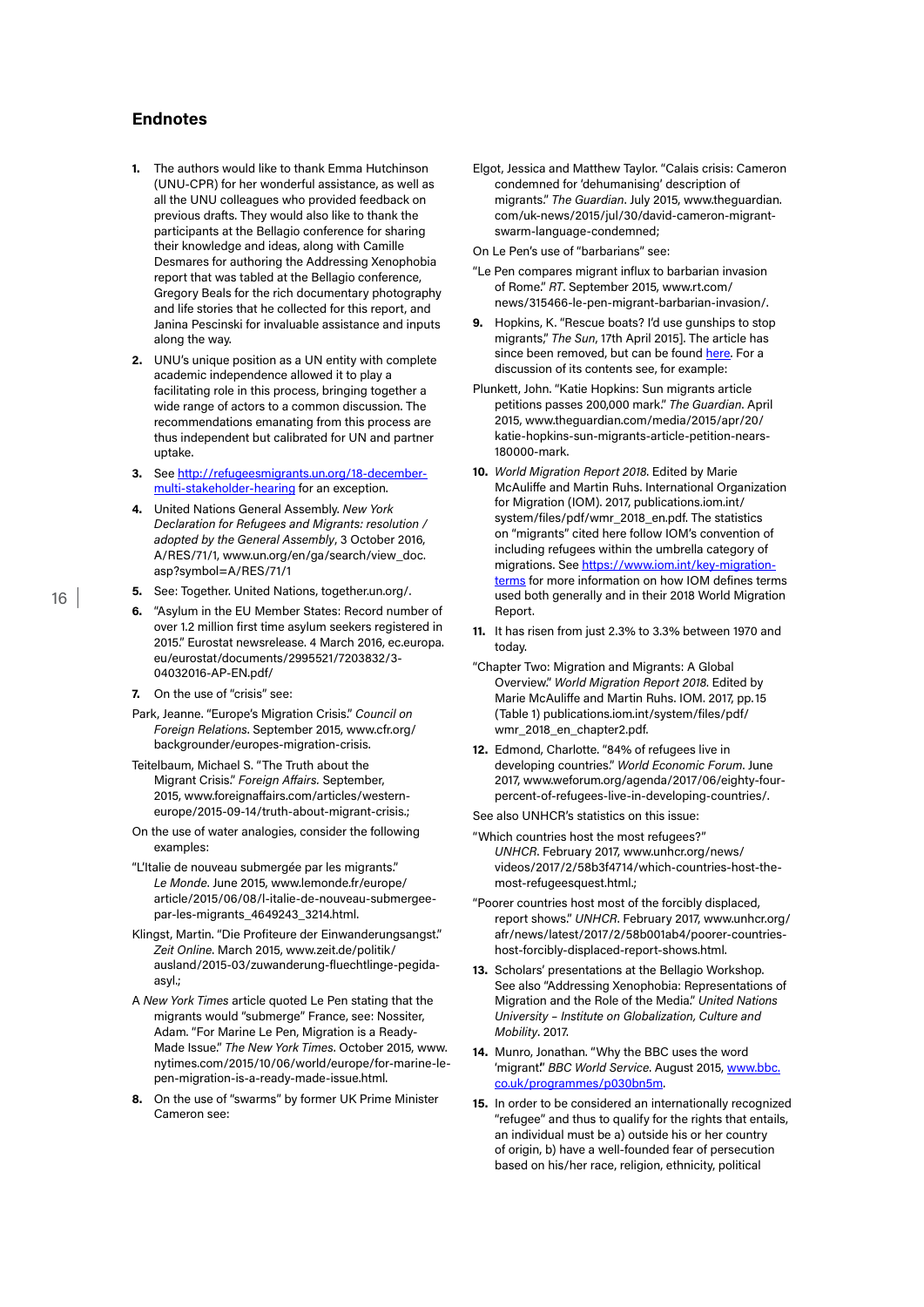opinion, nationality or membership in a particular social group and c) unwilling or unable to avail him or herself of the protection of his/her own state (see CSR '51 and accompanying '67 protocol).

- **16.** Taylor, Adam. "Is it time to ditch the word 'migrant'?" *The Washington Post*. August 2015, www.washingtonpost.com/news/worldviews/ wp/2015/08/24/is-it-time-to-ditch-the-wordmigrant/?utm\_term=.751c2de57367.;
- Sengupta, Somini. "Migrant or Refugee? There Is a Difference, With Legal Implications." *The New York Times*. August 2015, www.nytimes.com/2015/08/28/ world/migrants-refugees-europe-syria.html.;

#### See also:

- Ruz, Camila. "The battle over the words used to describe migrants." *BBC News Magazine*. August 2015, www. bbc.com/news/magazine-34061097.;
- Marsh, David. "We deride them as 'migrants'. Why not call them people?" *The Guardian*. August 2015, www. theguardian.com/commentisfree/2015/aug/28/ migrants-people-refugees-humanity.;
- The Editorial Board. "Time to Retire the Term 'Alien'." *The New York Times*. October 2015, www.nytimes. com/2015/10/20/opinion/time-to-retire-the-termalien.html.
- **17.** Malone, Barry. "Why Al Jazeera will not say Mediterranean 'migrants'." *Al Jazeera*. August 2015, www.aljazeera.com/blogs/editors-blog/2015/08/aljazeera-mediterranean-migrants-150820082226309. html.
- **18.** For analysis of this debate see:
- "Refugees or Migrants?" *On the Media*, Sept. 11th, 2015. https://www.wnyc.org/story/on-themedia-2015-09-11/
- **19.** At Munich train station:
- "Crowds Welcome Thousands of Exhausted Refugees at Munich Train Station." *NBC News*. September 2015, www.nbcnews.com/nightly-news/video/crowdswelcome-thousands-of-exhausted-refugees-atmunich-train-station-520727619603.
- Along the journey:
- "A New Life in Europe: The Dhnie Family." *BBC Radio 4*. www.bbc.co.uk/programmes/p037lrj7/episodes/ downloads.
- **20.** *Refugees Deeply*. News Deeply. 2018, www. newsdeeply.com/refugees. Accessed 22 January 2018.
- **21.** Consider the following examples:
- Crisp, Jeff. "Refugees: the Trojan horse of terrorism?" *openDemocracy*. June 2017, www.opendemocracy.net/ can-europe-make-it/jeff-crisp/refugees-trojan-horseof-terrorism. Accessed 22 January 2018.
- Smale, Alison. "Terrorism Suspects Are Posing as Refugees, Germany Says. *The New York Times*. February 2016, www.nytimes.com/2016/02/06/world/ europe/germany-refugees-isis.html. Accessed 22 January 2018.
- Jubilut, Liliana Lyra. "Refugees are not the creators of the crisis. They are the victims." *World Economic Forum*. November 2017, www.weforum.org/agenda/2017/11/ the-refugee-crisis-or-a-crisis-for-refugees/. Accessed 22 January 2018.
- Rose, Steve. "'They're usually either enemies or victims': the refugee crisis on screen." *The Guardian*. December 2017, www.theguardian.com/film/2017/dec/01/theyreusually-either-enemies-or-victims-the-refugee-crisison-screen. Accessed 22 January 2018.
- **22.** "Chapter Eight: Media Reporting of Migrants and Migration." *World Migration Report 2018*. Edited by Marie McAuliffe and Martin Ruhs. IOM. 2017, p.200.
- **23.** "Addressing Xenophobia." 2017.
- **24.** "Chapter Eight." *World Migration Report 2018*. IOM, 2017, pp. 196-197.
- **25.** "Addressing Xenophobia." 2017, p. 9.
- **26.** "Addressing Xenophobia." 2017, pp. 9-10.
- **27.** "Addressing Xenophobia." 2017, p. 5 and p. 9.
- **28.** "Addressing Xenophobia." 2017, p. 10.
- **29.** "Addressing Xenophobia." 2017, p. 8.
- **30.** "Chapter Eight." *World Migration Report 2018*. IOM, 2017, p. 205.
- **31.** Some of these other factors include: demographic shifts, economic austerity policies, the rise of support for fringe political parties in Europe, levels of unemployment, interaction with cultural media such as books and TV shows, and degree of exposure among other factors. See for example:
- Global Migration Data Analysis Centre (GMDAC). "How the World Views Migration." *IOM*. 2015, publications. iom.int/system/files/how\_the\_world\_gallup.pdf.
- **32.** "Chapter Eight." *World Migration Report* 2018. IOM, 2017, p. 195).

"Addressing Xenophobia." 2017, p. 10.

- **33.** "Addressing Xenophobia." 2017, p. 3, p. 5. For example, consider the Dhnie family, featured in the *BBC4*  podcast series, "A New Life in Europe." Although forced to sleep on the pavement, go for days without a shower, and seek digestive relief in an open field, the report also highlights the fact that the family had enjoyed the same middle-class lifestyle as many voters in Europe, prior to the war in Syria. Moreover, the podcast reveals that the Dhnie family's oldest daughter, Alma, is determined to make it to Germany and learn German so that she can finish her medical studies (from which she had been barred) and then serve as a doctor in her future country, highlighting a willingness to contribute towards her new country. The research on migration generally backs up such portrayals, suggesting that those who have greater means, education, or job skills are more likely to have the ability to either migrate or to flee in the first place. As a result, the gap between the new arrivals and those receiving them is often smaller than more simplified or stereotypical reporting would make it seem. Similarly, the research also generally shows that while newcomers, like perhaps Alma and her family, for example, do add an initial strain on a destination country's economy, in the mid- and long term they help stimulate growth through the incorporation of their labour and existing skills sets into the host community.
- **34.** Mirca Madianou writes of how the media shapes social respities in her book *Mediating the Nation*, 2012. London: Routledge.
- **35.** Consider the BBC's "one minute world news", the *Economist's* Expresso news app, and Twitter.